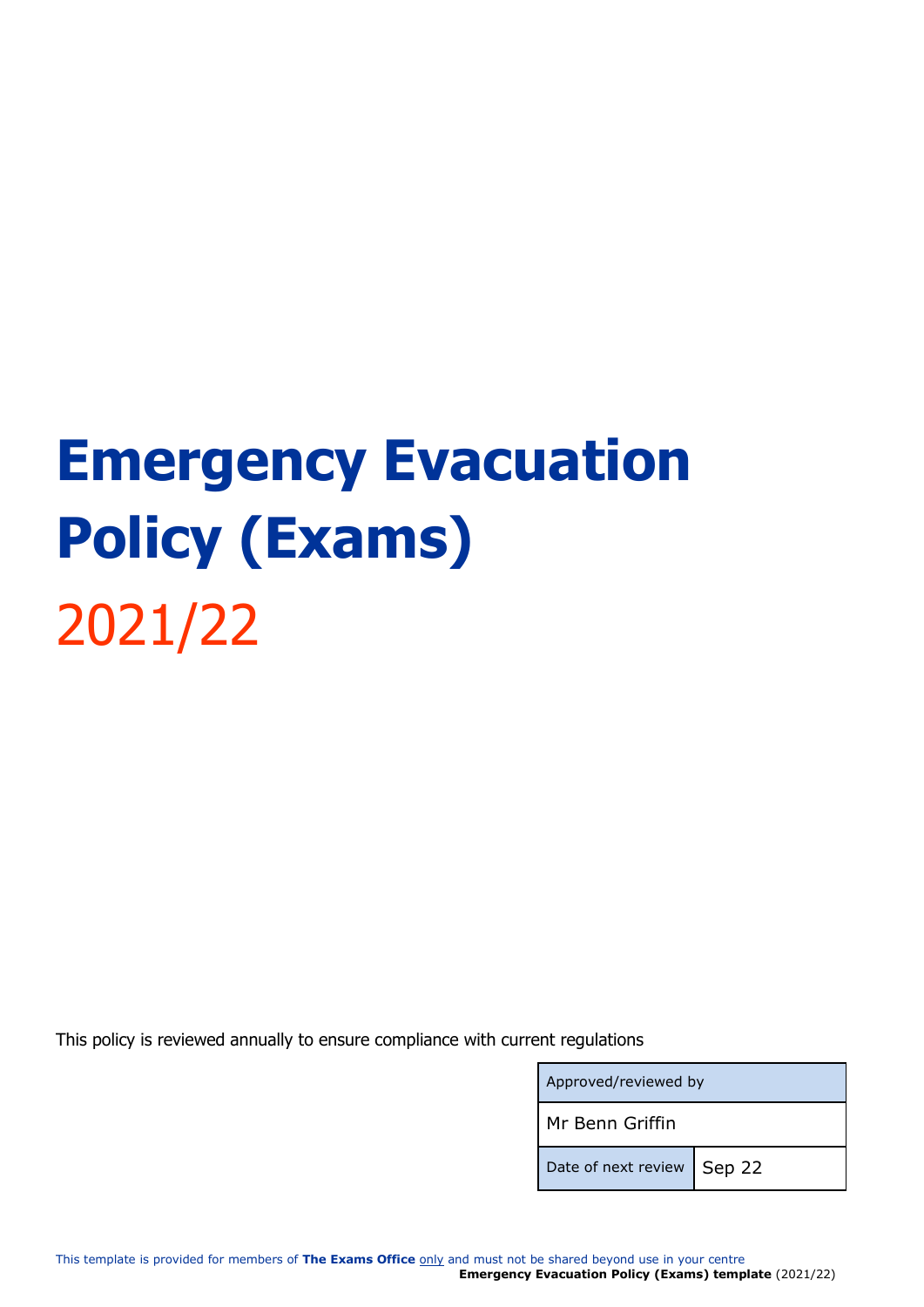# **Key staff involved in the policy**

| Role             | Name(s)                                                                                                         |
|------------------|-----------------------------------------------------------------------------------------------------------------|
| Head of centre   | <b>Mr Nick Wells</b>                                                                                            |
| Exams officer    | <b>Mrs Tracey Butler</b>                                                                                        |
| Senior leader(s) | Benn Griffin, Ryan Nash, Dan Hudson, Penny King,<br>Jannine Clapp, Mel Anderson, Simon Foster, Ben<br>Wilkinson |
| ALS lead/SENCo   | <b>Ben Wilkinson</b>                                                                                            |
|                  |                                                                                                                 |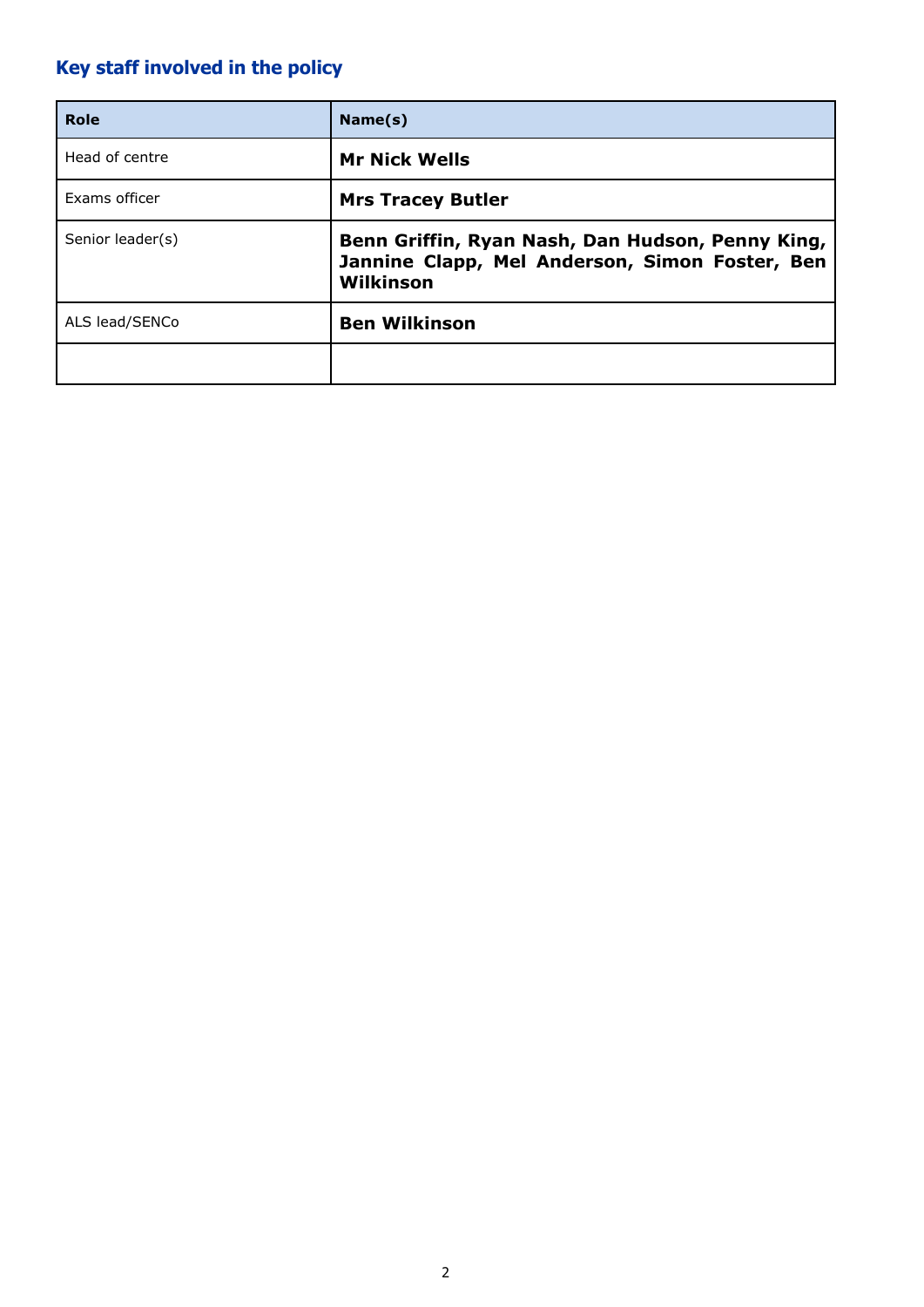# **Purpose of the policy**

This policy details how Nova Hreod Academy deals with an emergency evacuation of the exam room(s) by defining staff roles and responsibilities and confirming the emergency evacuation procedure.

# **When is an emergency evacuation required?**

An emergency evacuation is required where it is unsafe for candidates to remain in the exam room. This might include a fire in the exam room, the fire alarm sounding to warn of fire, bomb alert or other serious threat.

In exceptional situations, where candidates might be severely disadvantaged or distressed by remaining in the exam room, the emergency evacuation procedure may also need to be followed. This might include situations where there is severe disruption in the exam room, serious illness of a candidate or invigilator or similarly serious incidents.

As each incident may be different, advice will be sought from the relevant awarding body as soon as it is safe to do so, particularly where the centre is concerned about the security of the examination(s). (ICE 25.4)

Where candidates are unable to return to the building to complete the examination, the relevant awarding body will be contacted immediately for advice. The awarding bodies have procedures in place to ensure that candidates are not disadvantaged where they are unable to complete the examination due to circumstances beyond their control. (ICE 24.5)

## **Emergency evacuation of an exam room**

#### **Roles and responsibilities**

#### **Head of centre**

- Ensures the emergency evacuation policy for exams is fit for purpose and complies with relevant health and safety regulation
- Ensures any instructions from relevant local or national agencies are referenced and followed where applicable, including information from the National Counter Terrorism Security Office on the Procedures for handling bomb threats [https://www.gov.uk/government/publications/bomb](https://www.gov.uk/government/publications/bomb-threats-guidance/procedures-for-handling-bomb-threats)[threats-guidance/procedures-for-handling-bomb-threats](https://www.gov.uk/government/publications/bomb-threats-guidance/procedures-for-handling-bomb-threats)
- Where safe to do so, ensures candidates are given the opportunity to sit exams for their published duration

#### **Senior leader**

• Where responsible for the centre-wide emergency evacuation procedure, ensures all staff and appointed fire marshals are aware of the policy and procedures to be followed when an emergency evacuation of an exam room is required

#### **Additional learning support (ALS) lead/Special educational needs coordinator (SENCo)**

- Ensures appropriate arrangements are in place for the emergency evacuation of a disabled candidate from an exam room where different procedures or assistance may need to be provided for the candidate
- Ensures the candidate is informed prior to taking their exams of what will happen in the event of an emergency evacuation

#### **Exams officer**

- Ensures invigilators are trained in emergency evacuation procedures and how an incident and actions taken must be recorded
- Ensures candidates are briefed (insert how, as example through Candidate exam handbook, assembly etc.), prior to exams taking place, on what will happen in the event of an emergency in the exam room
- Provides invigilators with a copy of the emergency evacuation procedure for every exam room
- Provides a standard invigilator announcement for each exam room which includes appropriate instructions for candidates about emergency procedures and what will happen if the fire alarm sounds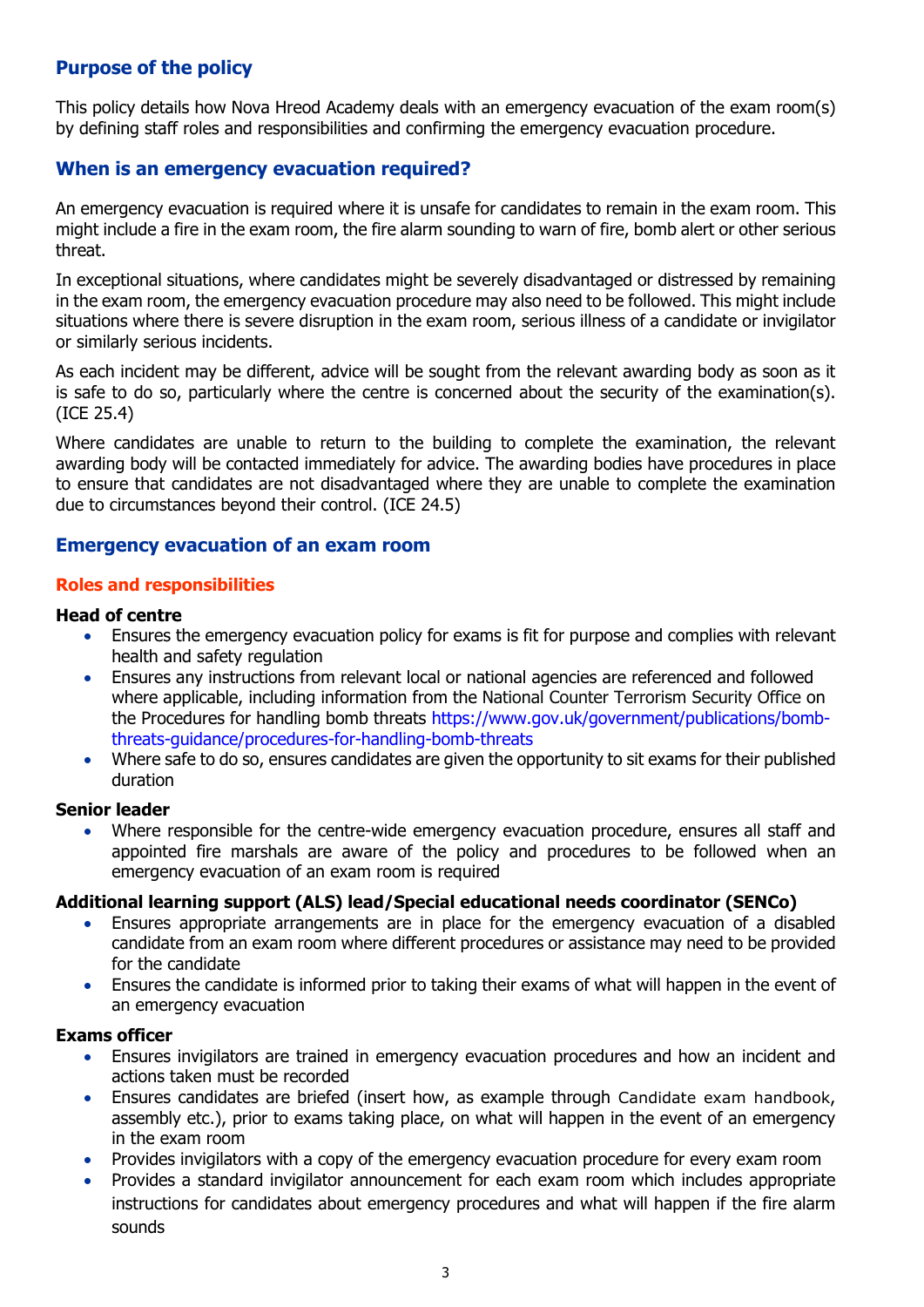- Provides an exam room incident log in each exam room
- Liaises with the ALS lead/SENCo and other relevant staff prior to each exam where different procedures or assistance may need to be provided for a disabled candidate
- Briefs invigilators prior to each exam where different procedures or assistance may need to be provided for a disabled candidate
- Ensures appropriate follow-up is undertaken after an emergency evacuation reporting the incident to the awarding body and the actions taken through the *special consideration* process where applicable (in cases where a group of candidates have been disadvantaged by a particular event)

## **Invigilators**

- By attending training and/or update sessions, ensure they understand what to do in the event of an emergency in the exam room
- Follow the actions required in the emergency evacuation procedure issued to them for every exam room
- Confirm with the exams officer, where different procedures or assistance may need to be provided for a disabled candidate they are invigilating
- Record details on the exam room incident log to support follow-up reporting to the awarding body by the exams officer (see below)

#### **Other relevant centre staff**

• Support the senior leader, ALS lead/SENCo, exams officer and invigilators in ensuring the safe emergency evacuation of exam rooms

#### **Recording details**

As soon as practically possible and safe to do so, details should be recorded. Details must include:

- the actual time of the start of the interruption
- the actions taken
- the actual time the exam(s) resumed
- the actual finishing time(s) of the resumed exam(s)

Further details could include:

- report on candidate behaviour throughout the interruption/evacuation
- a judgement on the impact on candidates after the interruption/evacuation